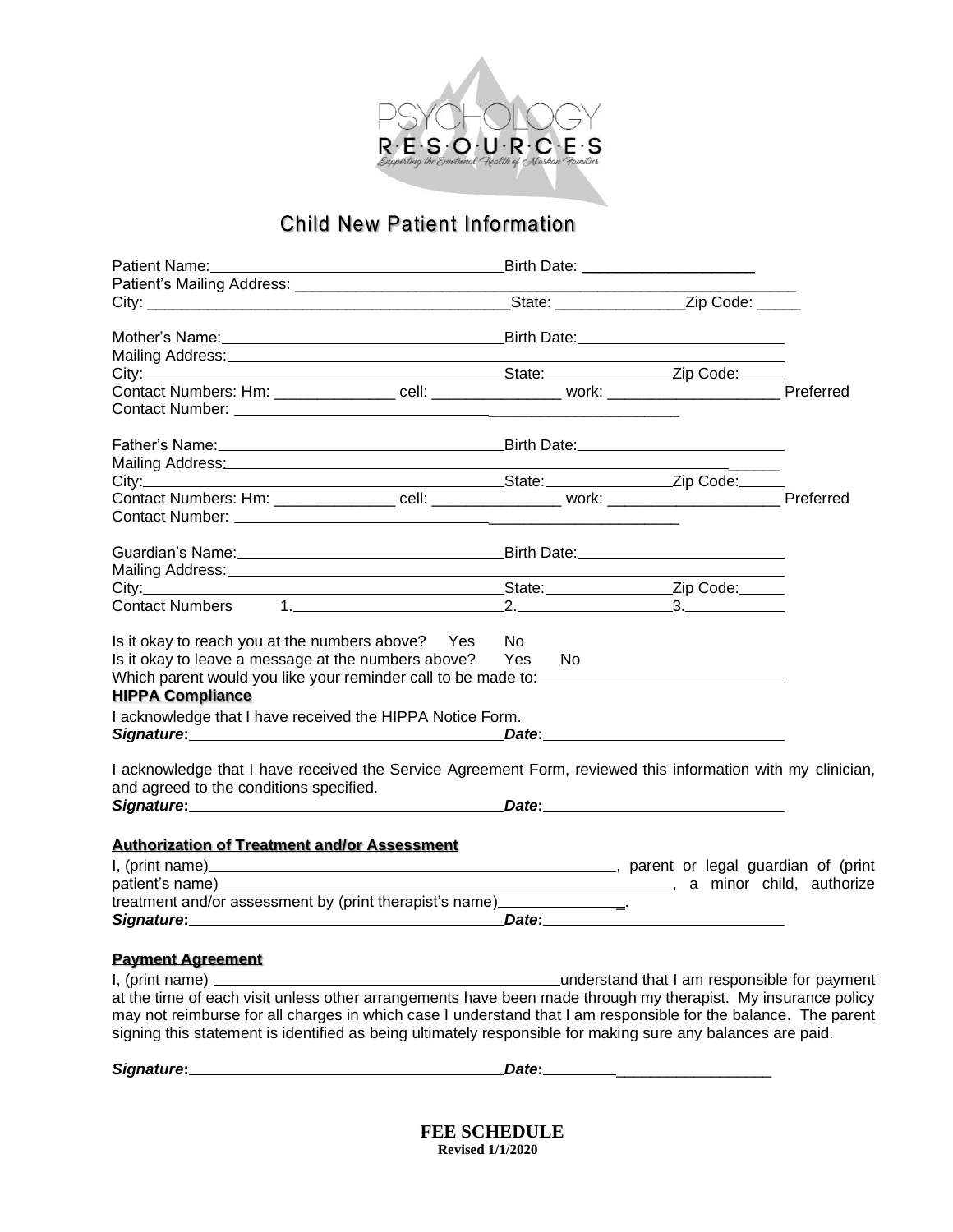

| <b>Description / Procedure</b>            | Code  | Fee      |
|-------------------------------------------|-------|----------|
| <b>Diagnostic Interview</b>               | 90791 | \$240.00 |
| Brief Psychotherapy (30 min)              | 90832 | \$93.00  |
| <b>Standard Psychotherapy (45-50 min)</b> | 90834 | \$185.00 |
| <b>Expanded Psychotherapy (60 min)</b>    | 90837 | \$198.00 |
| <b>Family Therapy</b>                     | 90847 | \$198.00 |
| Group Psychotherapy                       | 90853 | \$157.00 |
| Psychological Testing / Psychologist      | 96101 | \$350.00 |
| Broken Appointment / Late Cancellation    | 99037 | \$45.00  |

**Authorization to Bill and Payment Policy Tax ID: 92-0161193**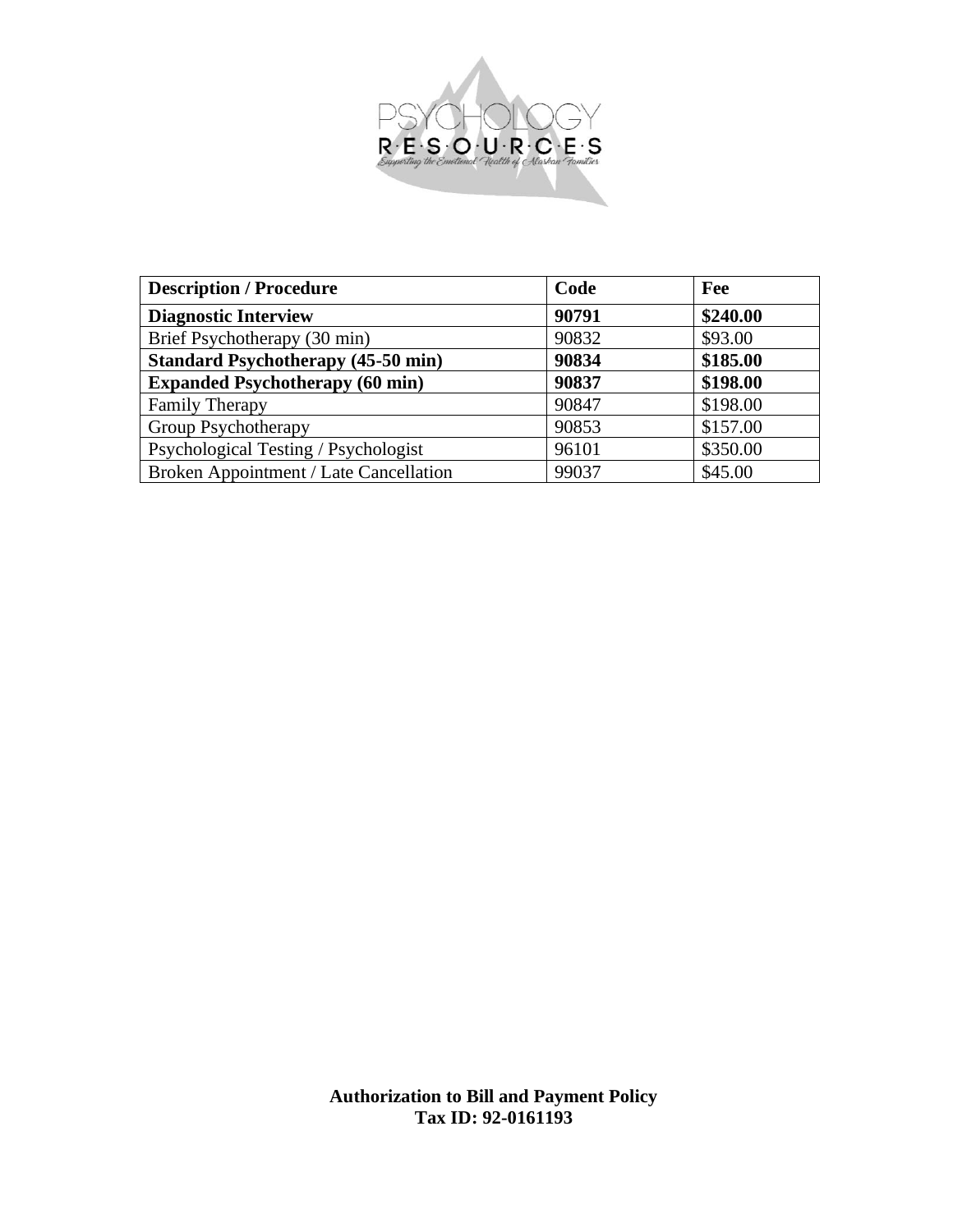

| <b>Primary Insurance Information</b>                                                                                                                                                                                           |                                                                   |
|--------------------------------------------------------------------------------------------------------------------------------------------------------------------------------------------------------------------------------|-------------------------------------------------------------------|
|                                                                                                                                                                                                                                | Subscribers Name: Subscribers Birth Date:                         |
|                                                                                                                                                                                                                                | Relation to Subscriber: Subscriber Subscribers Soc. Sec. #:       |
|                                                                                                                                                                                                                                |                                                                   |
| Insurance Address: No. 1996. The Manual Community of the Manual Community of the Manual Community of the Manual Community of the Manual Community of the Manual Community of the Manual Community of the Manual Community of t |                                                                   |
|                                                                                                                                                                                                                                |                                                                   |
|                                                                                                                                                                                                                                | $ID#$ Group $#$ Group $#$                                         |
| <b>Secondary Insurance Information</b>                                                                                                                                                                                         |                                                                   |
|                                                                                                                                                                                                                                | Subscribers Name: Subscribers Birth Date: Subscribers Birth Date: |
|                                                                                                                                                                                                                                | Relation to Subscriber: Subscribers Soc. Sec. #:                  |
|                                                                                                                                                                                                                                |                                                                   |
| Insurance Address: No. 1996. The Contract of the Address of the Address of the Address of the Address of the A                                                                                                                 |                                                                   |
|                                                                                                                                                                                                                                |                                                                   |
|                                                                                                                                                                                                                                | $ID#$ Group $#$ Group $#$                                         |
|                                                                                                                                                                                                                                |                                                                   |

As a courtesy, we will bill your insurance company for the services provided. Per your insurance, this is not a guarantee of payment. All claims are subject to review according to your plan provisions and limitations. Please review your policy for specific details on your plan coverage, co-pays and deductibles. We will not be responsible for monitoring your dollar or visit maximums on your plan, as this is the patient's responsibility. While Psychology Resources will submit claims on your behalf, it is your responsibility to manage and resolve any payment issues with your insurance company. Full payment is expected for any unresolved issues or non-payments with your insurance within 60 days of the date of service. Psychology Resources will not be held responsible for any additional non-covered or over the usual and customary charges that is determined by the insurance company.

Your signature below indicates you read and understand the payment policy and authorize Psychology Resources to submit claims to your insurance company(s).

Signature the contract of the contract of the contract of the contract of  $\Gamma$ 

## **PSYCHOLOGY RESOURCES CLINICIAN - PATIENT SERVICES AGREEMENT**

**WELCOME TO OUR PRACTICE**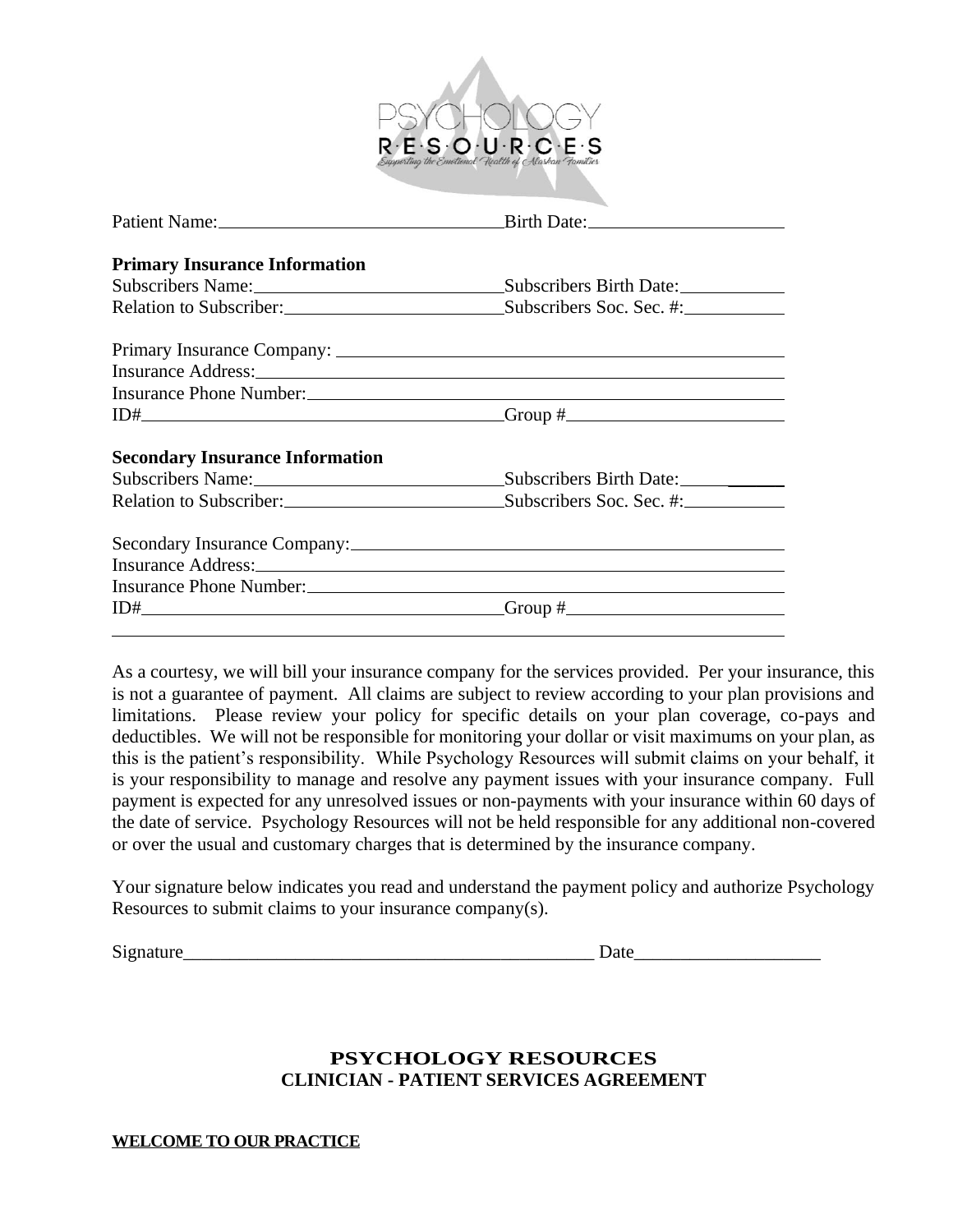

This document contains important information about our professional services and business policies. It accompanies the information you were given about the Health Insurance Portability and Accountability Act (HIPAA). It is important that you read them carefully and understand them. We can discuss any questions you have. When you sign this document, it will represent an Agreement between us. You may revoke this Agreement in writing at any time. That revocation will be binding on Psychology Resources unless we have taken action in reliance on it; if there are obligations imposed on us by your health insurer in order to process or substantiate claims made under your policy; or if you have not satisfied any financial obligations you have incurred.

## **PSYCHOLOGICAL SERVICES**

Psychotherapy is not easily described in general statements. It varies depending on the personalities of the clinician and patient, and the particular problems you are experiencing. There are many different methods we may use to address and treat the challenges that bring you to us. Psychotherapy is not like a visit to a medical doctor. Instead, it calls for a very active effort on your part. In order for mental health intervention to be most successful, you will have to work on things we talk about during sessions.

Psychotherapy can have benefits and risks. Since therapy often involves discussing unpleasant or challenging aspects of your life, you may experience uncomfortable feelings like sadness, guilt, anger, frustration, loneliness, or helplessness. On the other hand, psychotherapy has been shown to have many benefits. Therapy often leads to better relationships, solutions to specific problems, and significant reductions in feelings of distress. There are however no guarantees of what you will experience.

**Intake and Evaluation Phase:** We normally conduct an intake evaluation that will last from two to four sessions. Those first few sessions will involve an evaluation phase to better determine your behavioral health needs. By the end of the evaluation phase, we will be able to offer some typical treatment options for your needs, discuss the pros/cons of those various options, and provide an opportunity for you to make an informed decision regarding your treatment choice(s).

**Treatment Sessions:** If it is decided together that your intake clinician is the best person to provide your behavioral health services, then treatment sessions will begin. If you begin treatment sessions, we will always strive to be a good guest in your life, which especially means that we will try our best not stay too long. Your therapist will usually schedule a number of weekly therapy sessions into the future, and he/she will periodically conduct treatment reviews with you to determine if the prescribed course of treatment is working, and if not, make adjustments. The exact number of sessions scheduled into the future will vary over the course of treatment and are dependent upon many different factors. Please know that if treatment is successfully completed prior to the completion of future scheduled sessions, then those sessions will be cancelled without any payment commitment.

**No Show and Cancellations: There may be a cancellation fee for the missed appointments unless you provide one working day's advance notice (24 hours) of cancellation (unless we both agree that you were unable to attend due to circumstances beyond your control)**. You are encouraged to discuss this further with your clinician. It is important to note that insurance companies **do not** provide reimbursement for cancellation fees**.** 

## **PATIENT RIGHTS**

HIPAA provides you with several rights with regard to your Clinical Record and disclosures of protected health information. These rights are outlined in detail in the HIPAA Privacy Notice we have provided to you. Please review that information and ask us any questions you have. We are happy to discuss any of these rights with you.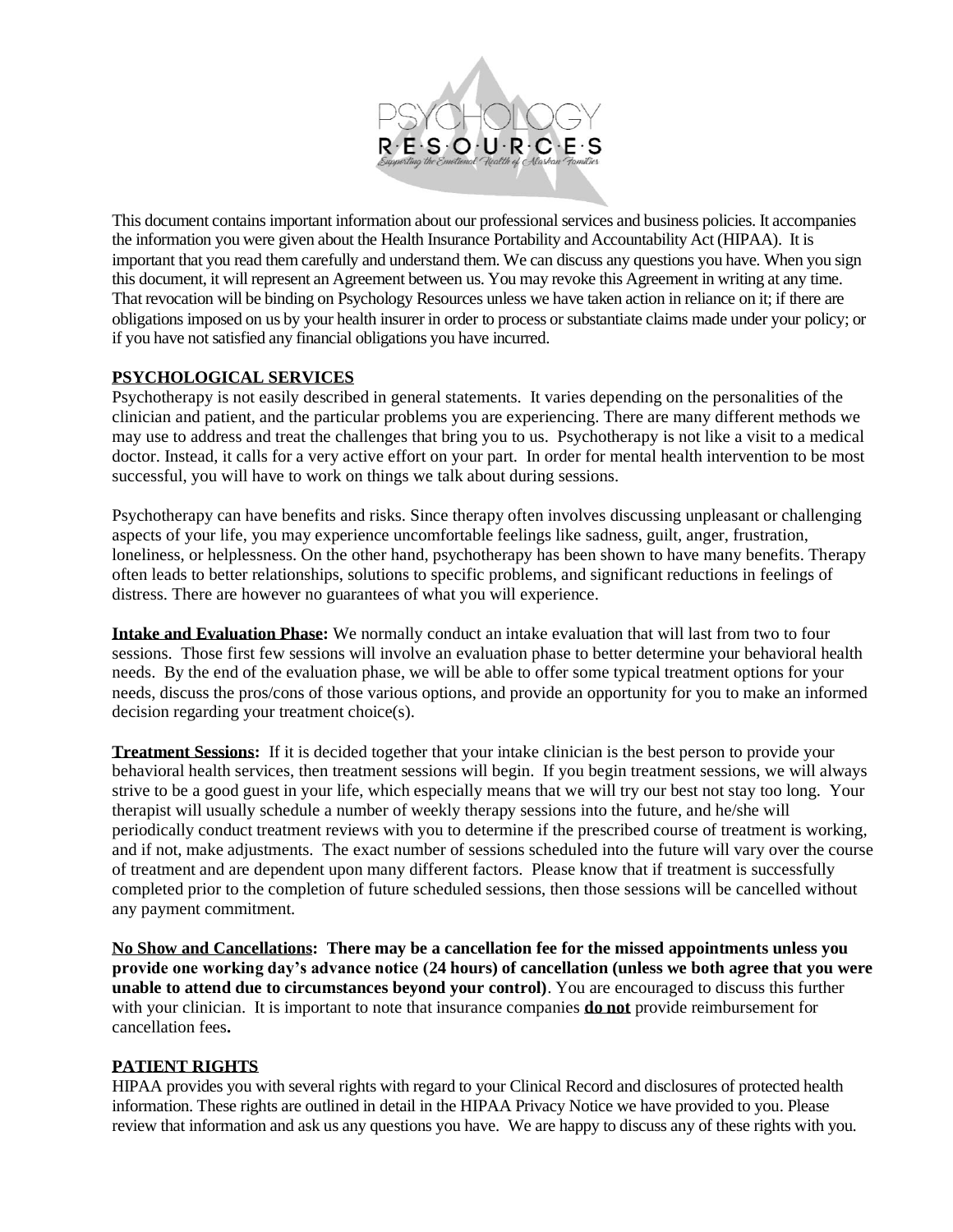

**\*\*IMPORTANT\*\* It is the position of Psychology Resources that we will not communicate with our patients via text or email.** We will communicate only in person and on the phone using the designated phone number that you have documented with us as secure. While the preferred communication style of the patient is important and valued, we have chosen to prioritize your privacy and exercise additional caution in our communication during these current times of expanding electronic media and data breaches. While improving, the possibility of negative stigma towards consumers of behavioral health services may still be found in the general community so we feel its import to exercise caution. Therefore, while many other health care providers in the community have and are utilizing email and texting with their patients, we at Psychology Resources have not and will not. Consequently, if you are insistent that you are permitted to email and/or text your provider, then you will need to find a different provider than Psychology Resources. Additionally, if you begin a patient relationship with us knowing that we will not email or text you and then change your mind and insist upon text/email communication, then you will be required to immediately find a new provider.

**Minors and Parents.** Minors and their parents should be aware that the law generally allows parents to examine and obtain copies of their child's treatment records. However, while parental access and copies may be legally allowable, such access may be therapeutically contraindicated. Privacy in psychotherapy is often crucial to successful treatment progress, particularly with teenagers. It is intuitively obvious that if a child/teen knows that everything he/she says to the clinician will be repeated to the parents, then it is very likely that the child/teen will be very guarded and/or non-participatory in treatment. Therefore, it is our general practice to request an agreement from parents that they allow a degree of doctor-patient privacy between their child/teen and the clinician. The parent will be quickly notified if anything illegal or potentially dangerous is learned by the clinician during a session. Also, during the course of treatment, we will provide parents general information about the progress of their child's treatment and attendance at scheduled sessions. We will also provide parents with a summary of their child's treatment upon request. If a parent changes their mind and demands that the clinician disclose everything that their child has discussed with the clinician and/or provide a parental copy of the record, then the parental request will be honored, but the parent will also be required to immediately find a new therapist because the conditions for starting therapy were voided.

In the event of a divorce, Psychology Resources may require court documentation of sole legal custody. Regardless of which parent has sole legal custody, it is our standard of practice to seek the approval and involvement of both parents in their child's therapy. Also, we think it important to clarify that Psychology Resources provides clinical services, NOT forensic or custody evaluations. Those two roles are entirely different in scope and purpose and are not interchangeable. Consequently, we strongly recommend that your child's therapy be kept separate from any future litigation between divorcing/divorced parents. As such we will not willingly take part in any court proceedings, nor will we provide opinions related to custody issues. Such services are available elsewhere in the professional community and parents may be referred as appropriate.

When a minor child of divorced parents is seen, we will require one parent to be the guarantor for billing purposes. That person will be the responsible party for any outstanding balances. Psychology Resources will not begin treatment until parents are able to agree upon a guarantor.

## **UNATTENDED MINORS IN THE WAITING AREA**

Your child's safety and security are extremely important to us, which means that we need to ensure your child is not left unattended in the waiting area as follows:

**Parent Only Sessions**: Parents are asked not to bring their children when it is an intake or parent only session. If parents bring their child or children to a parent only session, the session will unfortunately need to be rescheduled.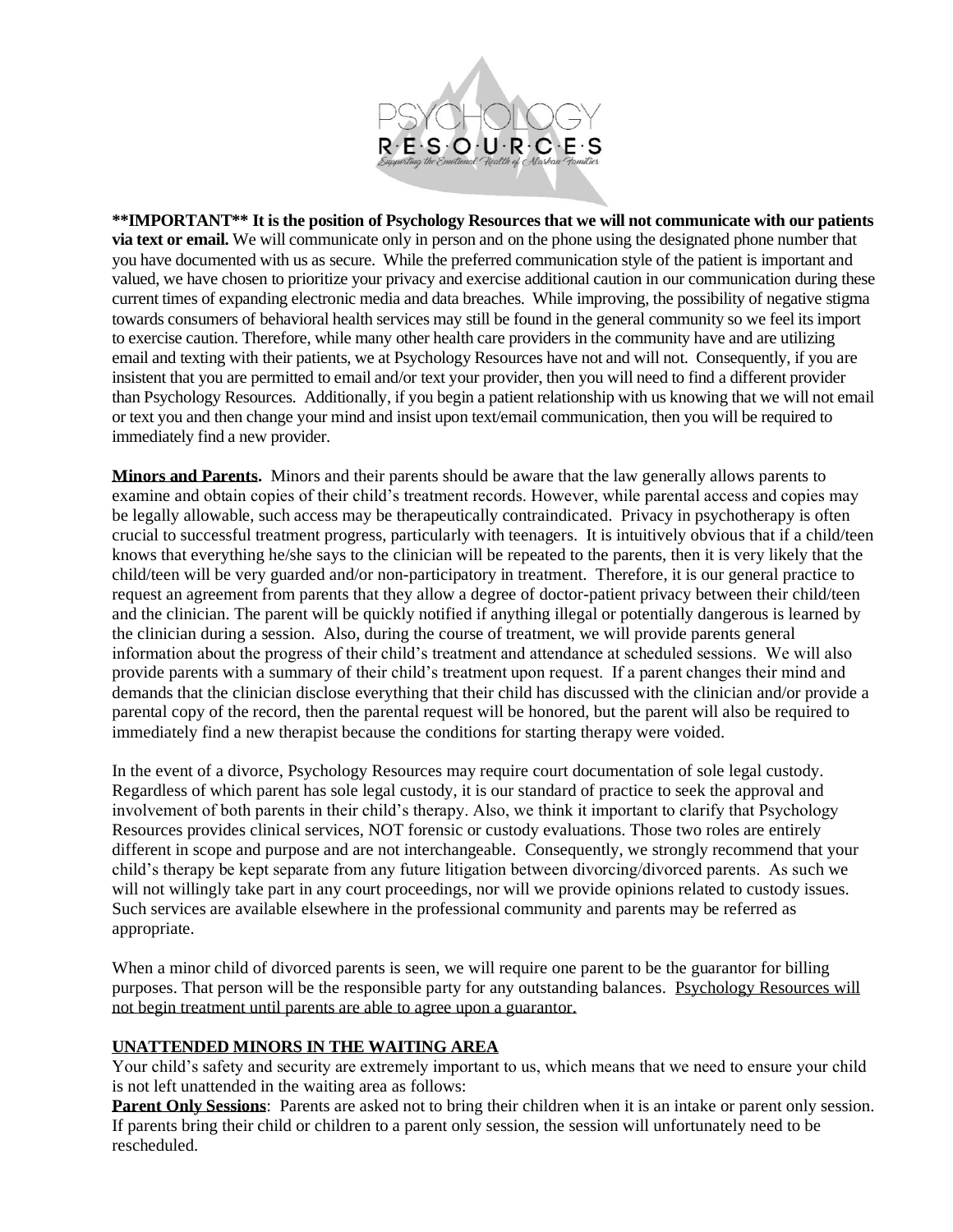

**Adult Individual Sessions:** Similarly, adults who are receiving individual therapy cannot bring their children with them to wait in the waiting area during the parent's session. There are circumstances when bringing an infant with you into sessions may be either just fine or clinically contraindicated, so please talk with your therapist to determine if that option is right for your parent only or individual therapy session.

**Child Therapy Sessions**: Regarding child-focused therapy sessions that are scheduled for your child, we do understand that your child's treatment may require the clinician to talk briefly with you alone, either before or after a session with your child. This time however will need to be kept brief (10-15 min). The administrative assistants will do their best to keep an eye on your child but please know they are also engaged in other duties. If you are uncomfortable with this please decline this option and call the clinician in advance with any information you would like to share. Children under the age of 5 cannot be left unattended by a parent at any time. Siblings also cannot be left in the lobby unless this has been approved by the clinician on a limited occurrence.

## **CONFIDENTIALITY**

Information regarding your health care, including payment for health care, is protected by the Health Insurance Portability and Accountability Act (HIPAA), 45 C.F.R. parts 160 and 164. HIPAA requires that we provide you with a Notice of Privacy Practices for use and disclosure of PHI for treatment, payment and health care operations. Confidentiality regulations and Psychology Resources' privacy practices are described in detail in the Notice of Privacy Practices accompanying this agreement. Please refer to this document and let us know if you have any questions.

In addition to the Privacy Notice please be aware of the following: Your signature on this Agreement provides consent for those activities, as follows:

- Psychology Resources is a group practice and that we employ administrative staff. In most cases, we need to share protected information with these individuals for both clinical and administrative purposes such as scheduling, billing and quality assurance. All staff members are bound by the same rules of confidentiality and have been given training in order to protect your privacy.
- We contract with a bookkeeping company. As required by HIPPA, we have a formal business associate contract with this business, in which they promise to maintain the confidentiality of this data except as specifically allowed in the contract or otherwise required by law. If you wish, we can provide you with the name of this organization.
- You should also be aware that your contract with your health insurance company requires that we provide them with information relevant to the services that are provided to you. We are required to provide a clinical diagnosis. Sometimes we are required to provide additional clinical information such as treatment plans or summaries, or copies of your entire Clinical Record. In such situations, we will make every effort to release only the minimum information about you that is necessary for the purpose requested. Though all insurance companies claim to keep such information confidential, Psychology Resources has no control over what they do with it once it is in their hands. In some cases, they may share the information with a national medical information databank. We will provide you with a copy of any report submitted, if you request it. By signing this Agreement, you agree that we can provide requested information to your carrier.

#### **PROFESSIONAL FEES**

A fee schedule is provided separate from this document, and it denotes the various professional services that we offer as well as the rate for those services. If you become involved in legal proceedings that require our participation, you will be expected to pay for all of our professional time, including communication with any involved attorney, court testimony and preparation, and transportation costs. We charge a higher hourly rate for time spent on legal matters due to the intricacy of this involvement.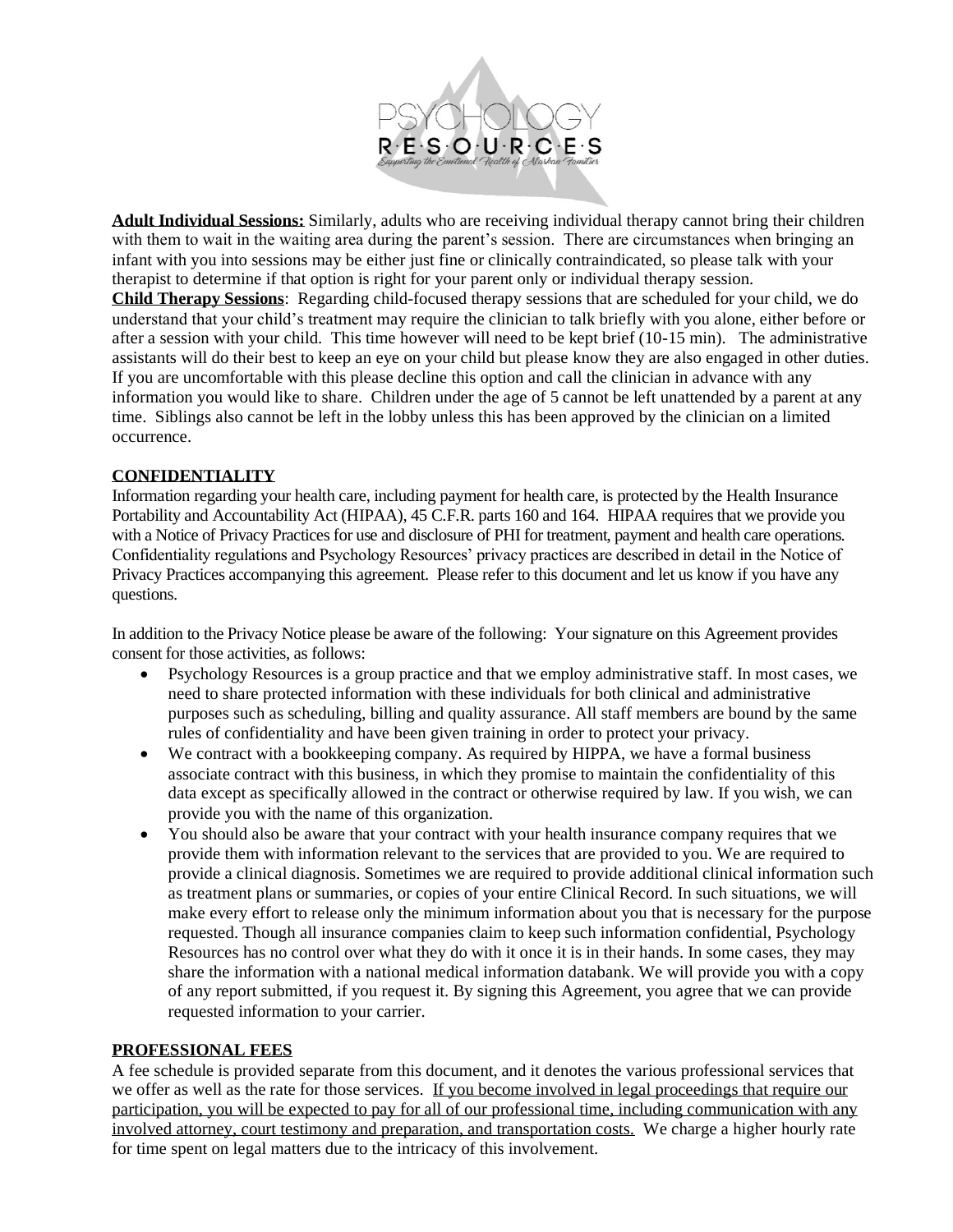

## **PROFESSIONAL RECORDS**

The laws and standards of our profession require that we keep Protected Health Information about you in your Clinical Record. If you provide us with an appropriate written request, you [or your legal representative] have the right to examine and/or receive a copy of your records. Please note that clinical records can be misinterpreted and/or upsetting to untrained readers. For this reason, we recommend that you initially review them in our presence, or have them forwarded to another mental health professional so you can discuss the contents. We reserve the right to charge a copying fee of \$40.00 to cover related expenses if the majority of the file is being requested.

## **BILLING AND PAYMENTS**

As a courtesy, we will bill most major insurance companies for services rendered. Psychology Resources is a preferred provider of United Health Care and Premera/Blue Cross Blue Shield. We do not bill Triwest, Tricare, Medicaid, Medicare, Tefra or Denali Kid Care, as they do not reimburse us. If you have a health insurance policy, it may or may not provide some coverage for mental health treatment. We recommend that you contact your carrier and verify your plan benefits. We will provide you with whatever assistance we can to help you receive the benefits to which you are entitled; however, you (not your insurance company) are responsible for full payment of Psychology Resources' fees. You will be expected to pay your portion of the cost for each session at the time of service unless we agree otherwise. At the end of each session you will be provided with a superbill itemizing the charges for that session.

As your insurance policy denotes a relationship between you and the insurance company, we ask that you watch your explanation of benefits (EOB) and contact your insurance company to resolve any payment and benefit coverage problems. We expect that all balances on your account be paid within 60 days unless we have reached a separate agreement with you.

## **CONTACTING US**

Please contact the front office for all scheduling related matters to include cancellations at (907) 272-4407. Office hours are Monday through Saturday and office, hours vary during these days. Messages can also be left for the clinicians via the voicemail system. The front office can transfer you or their voicemail can be accessed via the automated directory. Clinicians monitor their voicemail and make every effort to return your call on the same day you make it when we are scheduled to be in the office. If you are unable to reach us and feel that the situation is an emergency, contact your family physician, psychiatrist, or go to the nearest emergency room. If we are unavailable for an extended time (for example on a trip) we will provide you with the name of a colleague to contact, if necessary.

## YOUR SIGNATURE BELOW INDICATES THAT YOU HAVE READ THIS AGREEMENT AND AGREE TO ITS TERMS. YOUR SIGNATURE ALSO SERVES AS AN ACKNOWLEDGEMENT THAT YOU HAVE

**Signature Date**

\_\_\_\_\_\_\_\_\_\_\_\_\_\_\_\_\_\_\_\_\_\_\_\_\_\_\_\_\_\_\_\_ \_\_\_\_\_\_\_\_\_\_\_\_\_

## **Telemental Health Informed Consent**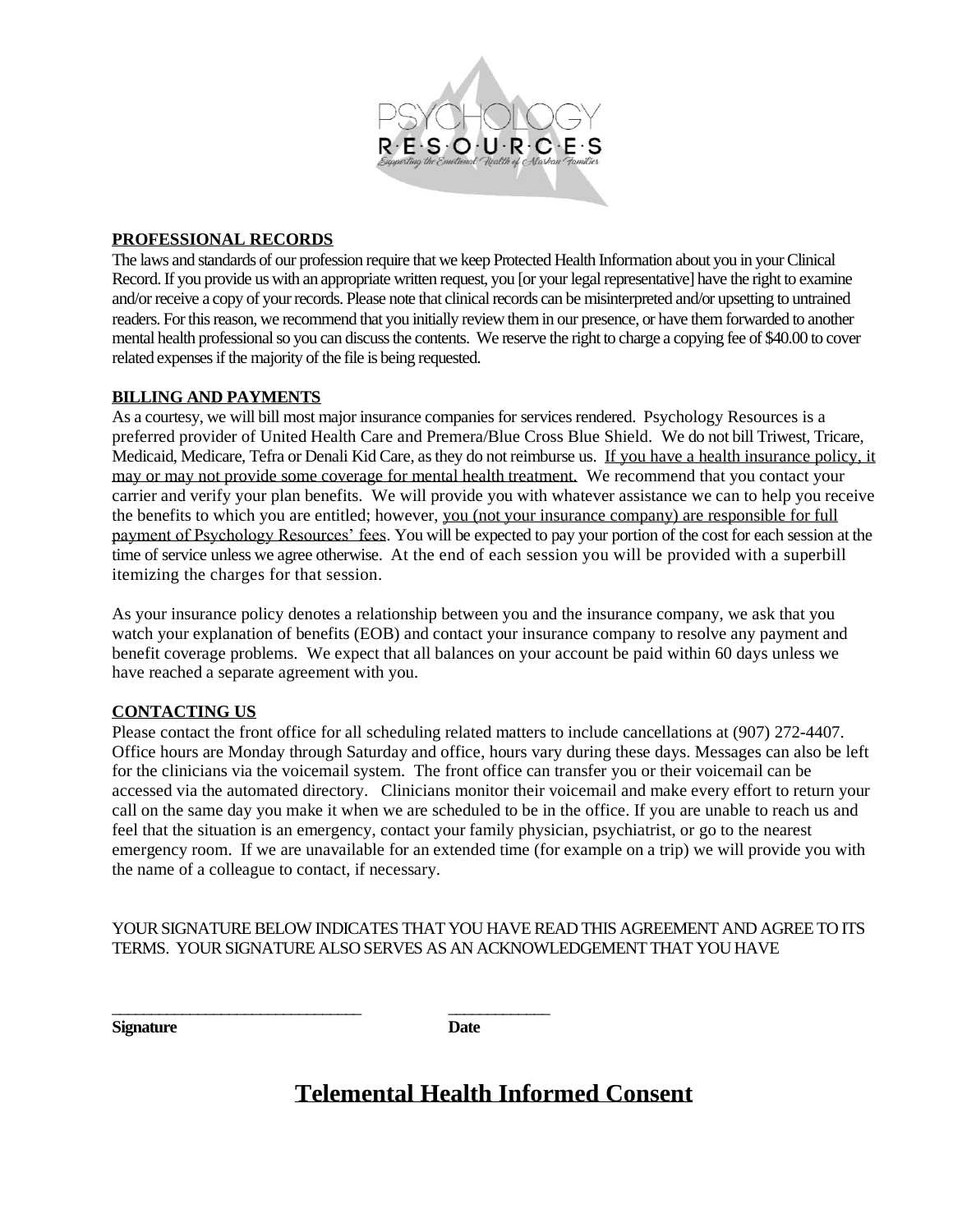

I, \_\_\_\_\_\_\_\_\_\_\_\_\_\_\_\_\_\_\_\_\_\_\_\_\_\_\_\_\_\_\_\_\_\_\_, hereby consent to participate in telemental health with, with  $\alpha$  is the contract of the state of the state of my psychotherapy. I understand that telemental health is the practice of delivering clinical health care services via technology assisted media or other electronic means between a practitioner and a client who are located in two different locations.

I understand the following with respect to telemental health:

1) I understand that there are risks, benefits, and consequences associated with telemental health, including but not limited to, disruption of transmission by technology failures, interruption and/or breaches of confidentiality by unauthorized persons, and/or limited ability to respond to emergencies.

2) During telemental health sessions, I (participant or parent/guardian) agree to be in an area that is considered private from other individuals, to ensure my confidentiality. Parent/guardian agrees to provide their child an area to provide privacy and respect their privacy throughout telemental health sessions, unless their participation has been agreed upon by the therapist and child.

3) I understand that there will be no recording of any of the online sessions by either party. All information disclosed within sessions and written records pertaining to those sessions are confidential and may not be disclosed to anyone without written authorization, except where the disclosure is permitted and/or required by law.

4) I understand that the privacy laws that protect the confidentiality of my protected health information also apply to telemental health unless an exception to confidentiality applies (i.e. mandatory reporting of child, elder, or vulnerable adult abuse; danger to self or others; I raise mental/emotional health as an issue in a legal proceeding).

5) I understand that if I am having suicidal or homicidal thoughts, actively experiencing psychotic symptoms or experiencing a mental health crisis that cannot be resolved remotely, it may be determined that telemental health services are not appropriate and a higher level of care is required.

6) I understand that during a telemental health session, we could encounter technical difficulties resulting in service interruptions. If this occurs, I or the therapist will attempt to end and restart the session. If we are unable to reconnect within 5 minutes, the therapist will call and the therapy session will continue over the telephone.

7) I understand that my therapist may need to contact my emergency contact and/or appropriate authorities in case of an emergency. I understand that if I express an a desire to hurt myself or others and I disconnect from the session and cannot be reached, the therapist will call 911.